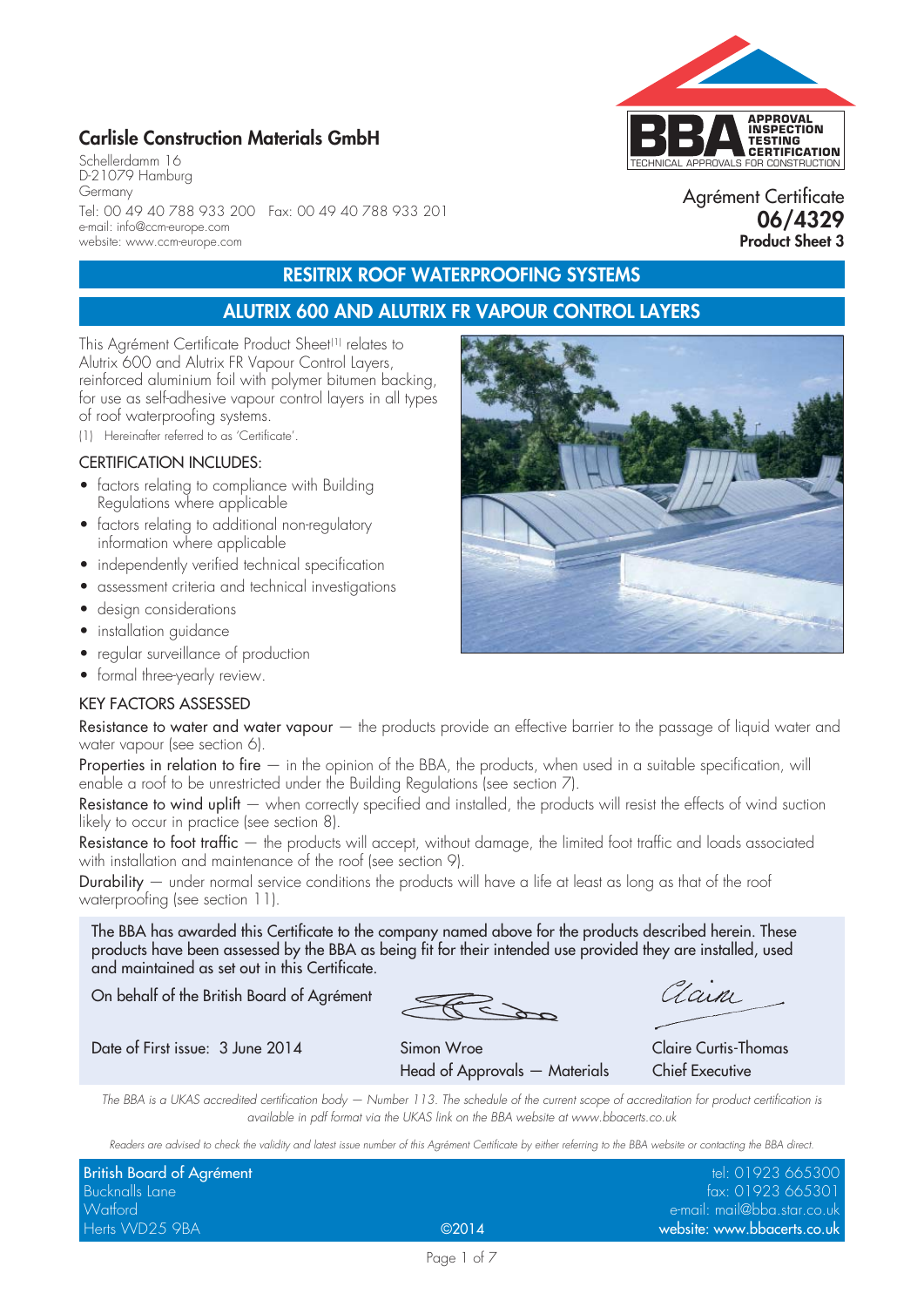# **Regulations**

In the opinion of the BBA, Alutrix 600 and Alutrix FR Vapour Control Layers, if installed, used and maintained in accordance with this Certificate, will meet or contribute to meeting the relevant requirements of the following Building Regulations (the presence of a UK map indicates that the subject is related to the Building Regulations in the region or regions of the UK depicted):

|                    |        | The Building Regulations 2010 (England and Wales) (as amended)                                                                                                                                                                                                                  |
|--------------------|--------|---------------------------------------------------------------------------------------------------------------------------------------------------------------------------------------------------------------------------------------------------------------------------------|
| Requirement: C2(c) |        | Resistance to moisture                                                                                                                                                                                                                                                          |
| Comment:           |        | The products can contribute to enabling a roof to satisfy the requirements of this Regulation. See section 6<br>of this Certificate.                                                                                                                                            |
| Regulation:        | 7      | Materials and workmanship                                                                                                                                                                                                                                                       |
| Comment:           |        | The products are acceptable. See section 11 and the Installation part of this Certificate.                                                                                                                                                                                      |
|                    |        | The Building (Scotland) Regulations 2004 (as amended)                                                                                                                                                                                                                           |
| Regulation:        | 8(1)   | Durability, workmanship and fitness of materials                                                                                                                                                                                                                                |
| Comment:           |        | The products can satisfy the requirements of this Regulation. See section 11 and the Installation part of<br>this Certificate.                                                                                                                                                  |
| Regulation:        | 9      | Building standards applicable to construction                                                                                                                                                                                                                                   |
| Standard:          | 3.15   | Condensation                                                                                                                                                                                                                                                                    |
| Comment:           |        | The products can contribute to enabling a roof to satisfy this Standard, with reference to clauses $3.15.1^{(1)(2)}$ ,<br>3.15.3(1)(2), 3.15.5(1)(2) and 3.15.6(1)(2). See section 6 of this Certificate.                                                                       |
| Standard:          | 7.1(a) | Statement of sustainability                                                                                                                                                                                                                                                     |
| Comment:           |        | The product can contribute to satisfying the relevant requirements of Regulation 9, Standards 1 to 6, and<br>therefore will contribute to a construction meeting a bronze level of sustainability as defined in this Standard.                                                  |
| Regulation:        | 12     | Building standards applicable to conversions                                                                                                                                                                                                                                    |
| Comment:           |        | All comments given for these systems under Regulation 9, Standards 1 to 6 also apply to this Regulation,<br>with reference to clause 0.12.1 <sup>(1)(2)</sup> and Schedule 6 <sup>(1)(2)</sup> .<br>Technical Handbook (Domestic).<br>Technical Handbook (Non-Domestic).<br>(2) |
| 绍                  |        | The Building Regulations (Northern Ireland) 2012                                                                                                                                                                                                                                |

Regulation: 23(a)(i)(iii)(b)(i) Fitness of materials and workmanship Comment: The products are acceptable. See section 11 and the *Installation* part of this Certificate. Regulation: 29 Condensation Comment: The products can contribute to enabling a roof to satisfy the requirements of this Regulation. See section 6.

#### **Construction (Design and Management) Regulations 2007**

#### **Construction (Design and Management) Regulations (Northern Ireland) 2007**

Information in this Certificate may assist the client, CDM co-ordinator, designer and contractors to address their obligations under these Regulations.

See sections: 1 *Description* (1.2) and 3 *Delivery and site handling* (3.3) of this. Certificate.

# Additional Information

### **NHBC Standards 2014**

NHBC accepts the use of Alutrix 600 and Alutrix FR Vapour Control Layers, provided they are installed, used and maintained in accordance with this Certificate, in relation to *NHBC Standards*, Chapter 7.1 *Flat roofs and balconies*.

#### **CE marking**

The Certificate holder has taken the responsibility of CE marking the products, in accordance with harmonised European Standard EN 13970 : 2004. An asterisk (\*) appearing in this Certificate indicates that data shown are given in the manufacturer's Declaration of Performance.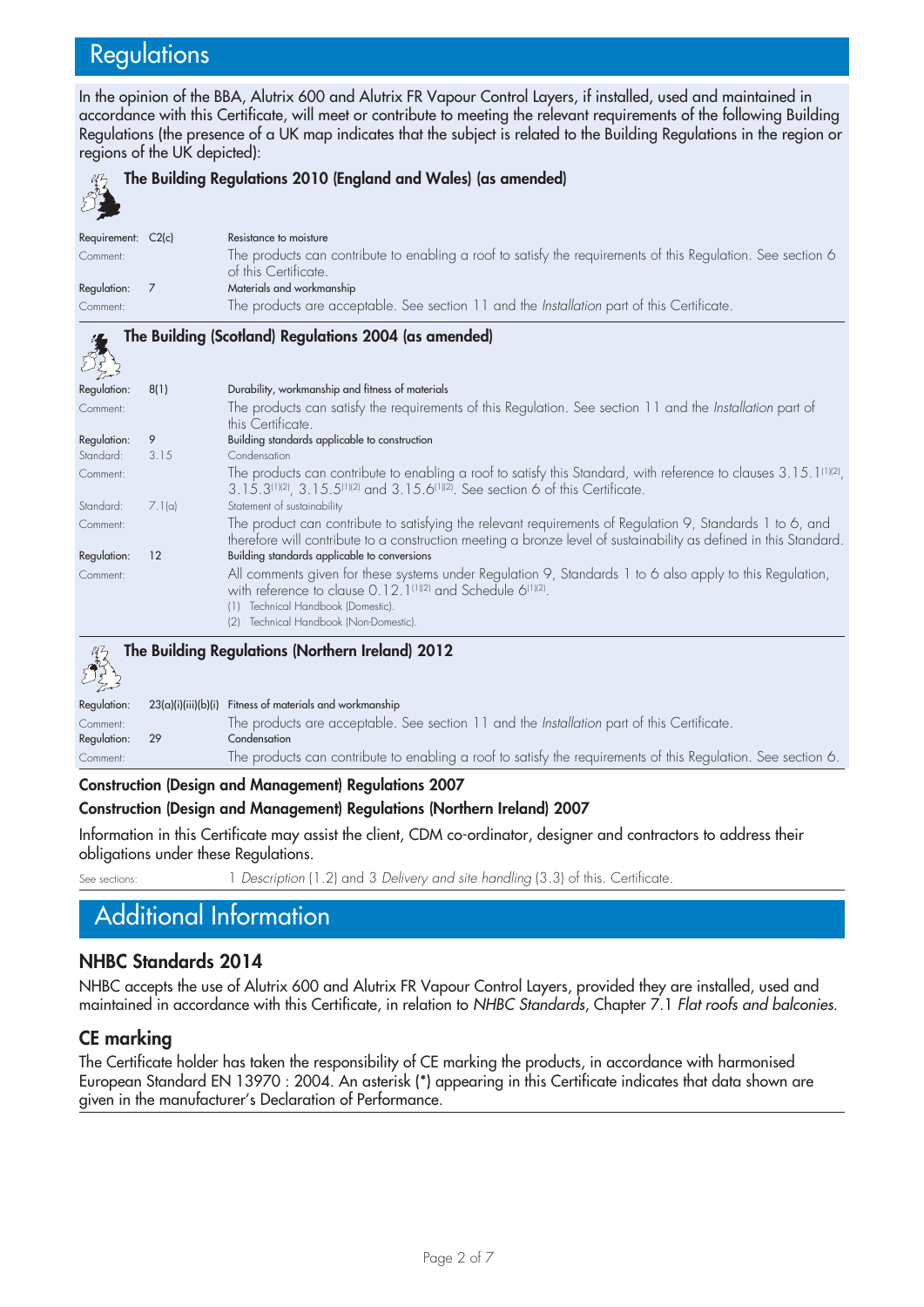### **1 Description**

1.1 Alutrix 600 and Alutrix FR Vapour Control Layers consist of an aluminium foil, glass scrim reinforcement, a polymer modified bitumen adhesive and a release film.

1.2 The vapour control layers have the nominal characteristics given in Table 1.

| Table 1 Nominal characteristics                                                                       |                           |                           |
|-------------------------------------------------------------------------------------------------------|---------------------------|---------------------------|
| Nominal characteristic (unit)                                                                         | Alutrix 600               | Alutrix FR                |
| Thickness (mm)                                                                                        | 0.6                       | 0.4                       |
| Length (m)                                                                                            | 40                        | 40                        |
| Width (m)                                                                                             | 1.08                      | 1.08                      |
| Mass per unit area $(g \cdot m^{-2})$                                                                 | 700                       | 300                       |
| Tensile strength* (N per 50 mm)<br>longitudinal<br>transverse                                         | $\geq 500$<br>$\geq 500$  | $\geq 500$<br>$\geq 500$  |
| Elongation* (%)<br>longitudinal<br>transverse                                                         | $\geq 2$<br>$\geq 2$      | $\geq 2$<br>$\geq 2$      |
| Nail tear* (N)<br>longitudinal<br>transverse                                                          | $\geq 100$<br>$\geq 100$  | $\geq 100$<br>$\geq 100$  |
| Water vapour diffusion-equivalent air layer thickness $- S_d^*$ (m)<br>control<br>chemical resistance | >1500<br>>1500            | >1500<br>>1500            |
| Watertightness*                                                                                       | pass                      | pass                      |
| Shear resistance of joints* (N per 50 mm)                                                             | $\geq 200$                | $\geq 200$                |
| Resistance to impact* (mm)<br>Method A<br>Method B                                                    | $\geq$ 150<br>$\geq 1500$ | $\geq$ 150<br>$\geq 1500$ |
| Reaction to fire*                                                                                     | Class E                   | Class E                   |

1.3 Ancillary items necessary for installation of these products and included in this Certificate are:

- FG 35 a quick-drying primer consisting of synthetic rubber and resins in an organic halogen-free solvent
- G500 Cleaner for degreasing of metal surfaces, cleaning of lap joint area and general cleaning of lightly soiled substrates.

# **2 Manufacture**

2.1 The products are manufactured by coating one side of the aluminium foil and glass reinforcement film with polymer-modified bitumen.

2.2 As part of the assessment and ongoing surveillance of product quality, the BBA has:

- agreed with the manufacturer the quality control procedures and product testing to be undertaken
- assessed and agreed the quality control operated over batches of incoming materials
- monitored the production process and verified that it is in accordance with the documented process
- evaluated the process for management of nonconformities
- checked that equipment has been properly tested and calibrated
- undertaken to carry out the above measures on a regular basis through a surveillance process, to verify that the specifications and quality control operated by the manufacturer are being maintained.

2.3 The management system of Carlisle Construction Materials GmbH has been assessed and registered as meeting the requirements of EN ISO 9001 : 2008 and EN ISO 14001 : 2004 by DQS GmbH (Certificate 502001QM08UM).

2.4 The products are manufactured in Germany by Carlisle Construction Materials GmbH and marketed in the UK by Carlisle Construction Materials Ltd, Eleven Arches House, Leicester Road, Rugby, Warwickshire CV21 1FD, tel: 01788 551294, e-mail: info.uk@ccm-europe.com.

# **3 Delivery and site handling**

3.1 The products are delivered to site in individually-wrapped rolls on a pallet. The wrapper bears the Certificate holder's name and address, product name, product description, article number, product dimensions, CE marking and the BBA logo incorporating the number of this Certificate.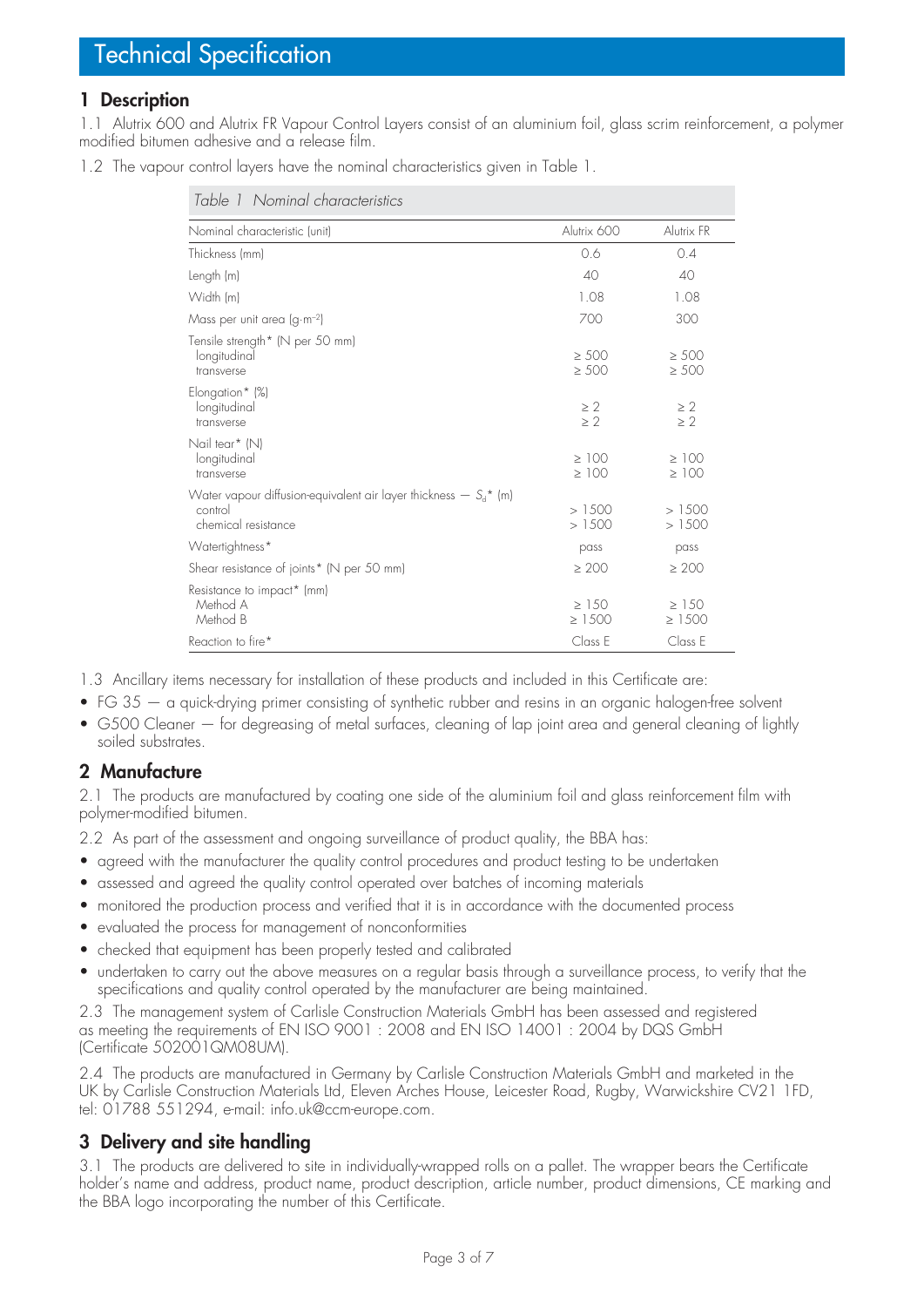3.2 Rolls must be stored vertically on a clean, dry, level surface, under cover out of strong sunlight and in a cool environment. Rolls can be stored for up to 12 months prior to use.

3.3 Ancillary items classified under *The Chemicals (Hazard Information and Packaging for Supply) Regulations 2009*  (CHIP4)*/Classification, Labelling and Packaging of Substances and Mixtures (CLP Regulation) 2009* are given in Table 2 along with flashpoints. These products bear the appropriate hazard warning.

|  |  |  | Table 2 Flashpoint and hazard classification |
|--|--|--|----------------------------------------------|
|--|--|--|----------------------------------------------|

| Flashpoint (°C) | Classification            |
|-----------------|---------------------------|
| $-20$           | Highly flammable          |
| $-15$           | Highly flammable, Harmful |
|                 |                           |

(1) These components should be stored in accordance with the *Dangerous Substances and Explosive Atmospheres Regulations* 2002.

(2) These components are harmful to aquatic organisms.

# Assessment and Technical Investigations

The following is a summary of the assessment and technical investigations carried out on Alutrix 600 and Alutrix FR Vapour Control Layers.

Design Considerations

# **4 General**

4.1 Alutrix 600 and Alutrix FR Vapour Control Layers are satisfactory for use in roof systems as vapour control layers where a high resistance to water vapour is required, as defined in the relevant recommendations of BS 6229 : 2003, in conjunction with the following products and systems:

- mechanically-fastened single-ply roof waterproofing
- fully-adhered single-ply roof waterproofing
- built-up felt roof waterproofing
- asphalt roof waterproofing
- liquid-applied roof waterproofing
- profile metal sheeting
- insulated panels
- standing seam systems.
- 4.2 The products are for use on the following substrates:
- metal decks
- plywood
- OSB
- concrete
- brickwork
- blockwork
- plaster board
- cement particle board.

4.3 Decks to which the products are to be applied must comply with the relevant requirements of BS 6229 : 2003, BS 8217 : 2005 and, where appropriate, *NHBC Standards* 2014, Chapter 7.1.

# **5 Practicability of installation**

The products are designed to be installed only by competent roofing contractors.

#### **6 Resistance to water and water vapour**

The products provide an effective control to the passage of liquid water and water vapour and contribute to limiting the risk of interstitial condensation.

### **7 Properties in relation to fire**

The fire rating of a roof containing the products will depend on the insulation and/or roof covering and is unlikely to be adversely affected by the presence of the vapour control layer.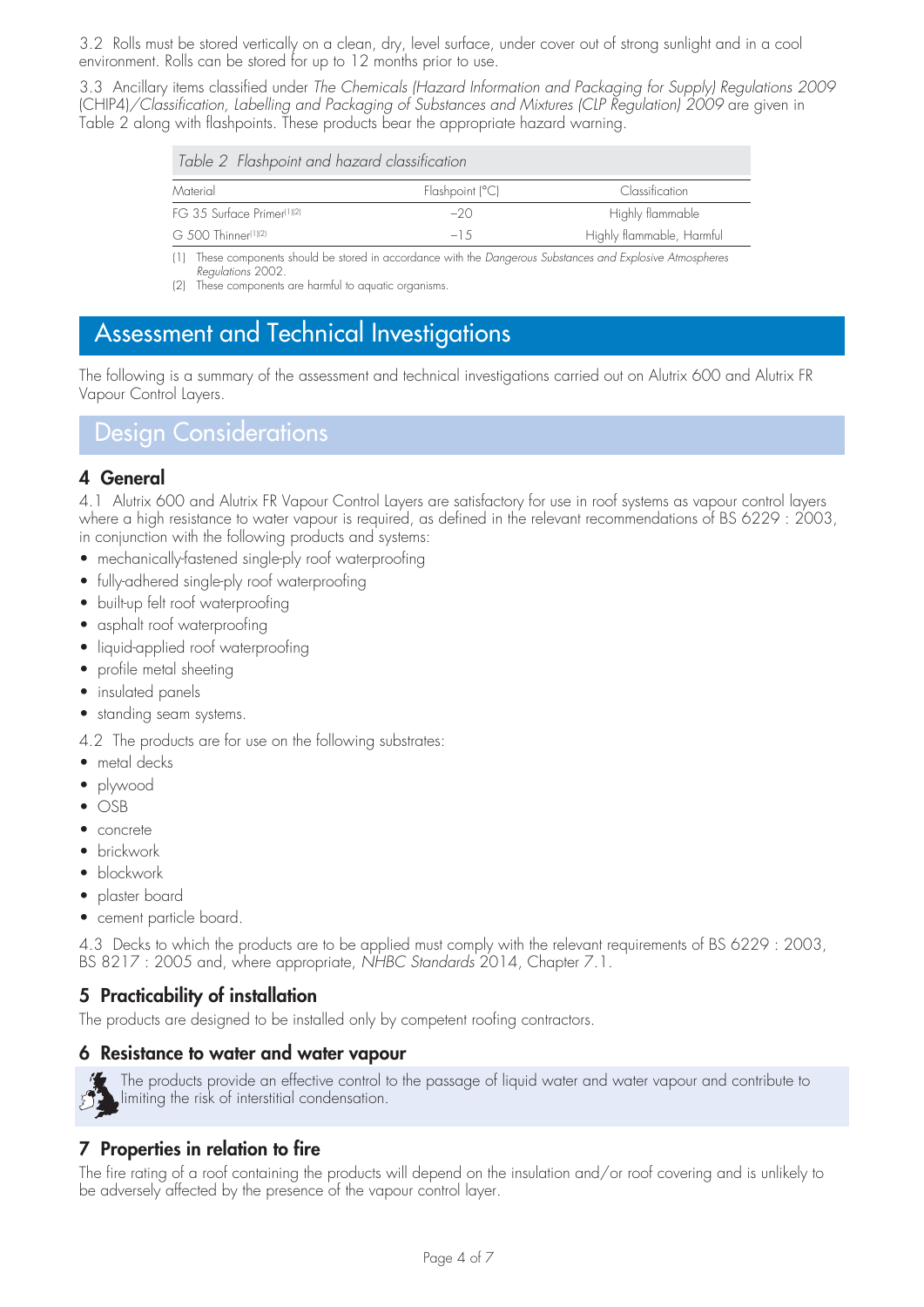# **8 Resistance to wind uplift**

8.1 The adhesion of the bonded products is sufficient to resist the effects of wind suction, elevated temperature and thermal shock conditions likely to occur in practice.

8.2 On tall buildings or in areas subject to higher wind forces the Certificate holder's advice should be sought.

# **9 Resistance to foot traffic**

The products can accept, without damage, the limited foot traffic associated with installation and roof maintenance operations. Reasonable care should be taken to avoid sharp objects or concentrated loads.

### **10 Maintenance**

The products have suitable durability (see section 11), and, when used as part of a built-up roof specification, do not require maintenance. However, any damage occurring before enclosure must be repaired (see section 14).

### **11 Durability**



Accelerated laboratory tests confirm that satisfactory retention of physical properties is achieved. The products will have a life at least as long as that of the roof covering.

# **Installation**

### **12 General**

12.1 Installation of Alutrix 600 and Alutrix FR Vapour Control Layers is carried out in accordance with the Certificate holder's instructions and the relevant clauses of BS 8217 : 2005.

12.2 Deck surfaces must be dry, frost-free, clean and free from sharp projections such as nail heads and concrete nibs. At temperatures below 5°C precautions must be taken against condensation on the substrate.

12.3 The products have satisfactory low-temperature flexibility and may be laid in all acceptable weather conditions for roofing work.

12.4 The products should always line up with the waterproofing system to ensure that the insulation is enveloped at all times.

12.5 When used on timber boards of wider than 500 mm and movement is anticipated in the boards, the board joints must be taped in accordance with the Certificate holder's instructions.

# **13 Procedure**

13.1 The substrate is primed using FG 35 Surface Primer at a rate of 100% coverage at an approximate rate of 200 g·m–2. Porous substrates may require a second coat at the same rate. Metal decks do not require priming if they are clean and free from grease and oil; in cases of doubt the substrate is primed.

13.2 When the primer is dry (a minimum of 35 minutes), the membrane is laid out flat onto the substrate without folds or ripples, with minimum 50 mm overlaps. On profiled metal decks the membrane is laid in the direction of the deck with the side laps fully supported on the corrugations.

13.3 The membrane is either rolled or folded back to the centre of the membrane and the release film is carefully scored with a knife along the centre line and removed.

13.4 The membrane is applied to the substrate and pressed down, ensuring a good bond between membrane and substrate. The operation is repeated for the other half of the sheet.

#### Joints

13.5 If required, the aluminium foil in the area of the lap joint is cleaned using G500 Cleaner on a clean cloth prior to forming the lap.

13.6 Side and end laps are a minimum of 50 mm wide and sealed using a hand roller. At installation temperatures below 10°C the laps should be pre-heated using a hot air welding gun.

13.7 On profiled metal decks the end lap in the membrane is supported by a 200 mm strip of the membrane over the corrugations and the end lap is 150 mm wide.

### **14 Repairs**

In the event of damage, repairs must be carried out by cleaning the area around the damage and applying a patch as described in the Certificate holder's instructions.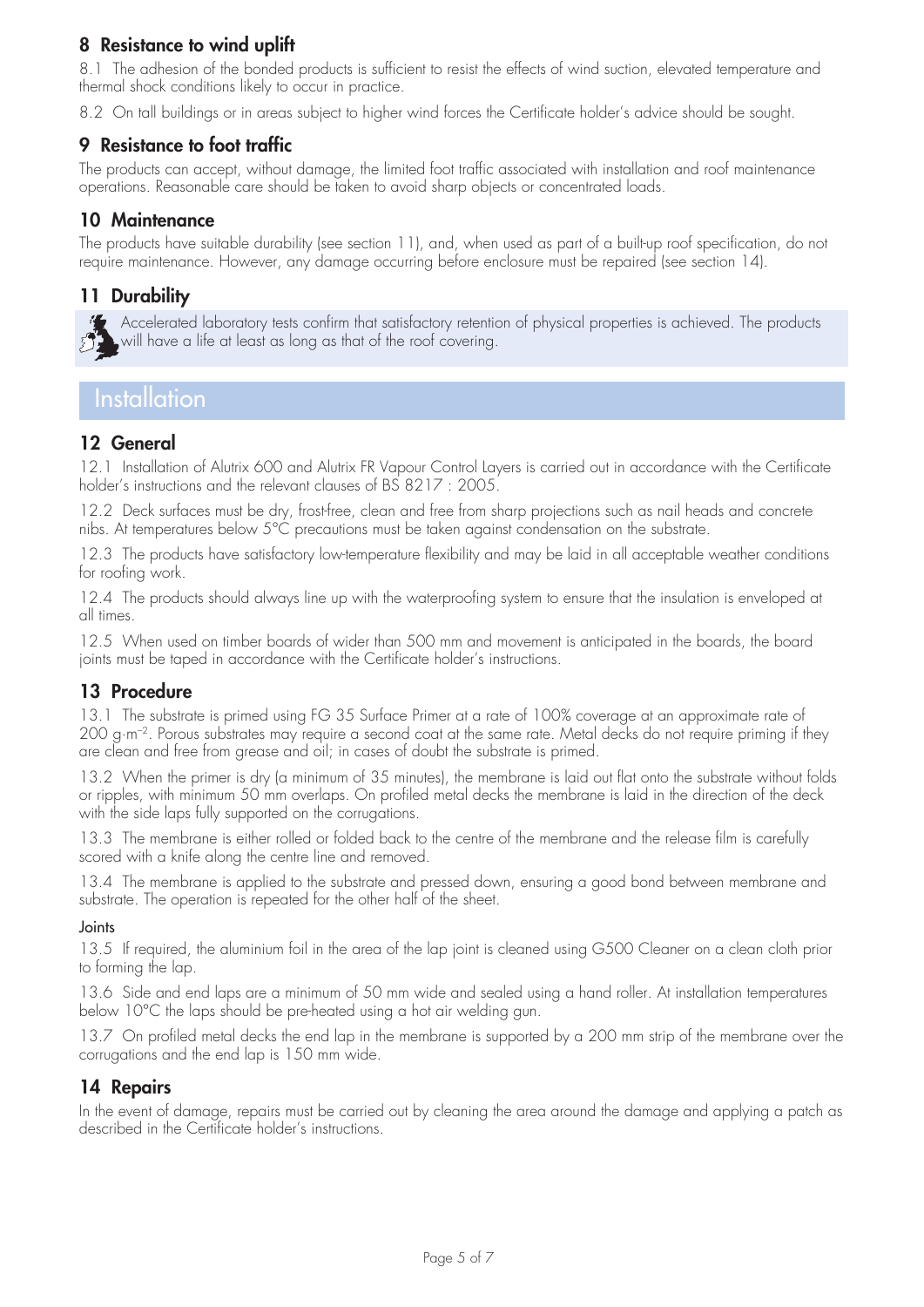# Technical Investigations

### **15 Tests**

Tests were carried out on Alutrix 600 and Alutrix FR Vapour Control Layers and the results assessed to determine:

- dimensions
- mass per unit area
- water vapour transmission
- watertightness
- tear resistance (nail)
- dynamic impact
- static loading
- tensile shear strength of joints
- peel strength of joints
- fatigue cycling control and heat aged
- peel strength from concrete control and heat aged.

# **16 Investigations**

16.1 The manufacturing process was evaluated, including methods adopted for quality control, and details were obtained of the quality and composition of materials used.

16.2 Reaction to fire test data to EN ISO 11925-2 : 2002 were assessed.

# **Bibliography**

BS 6229 : 2003 *Flat roofs with continuously supported coverings — Code of practice*

BS 8217 : 2005 *Reinforced bitumen membranes for roofing — Code of practice*

EN 13970 : 2004 *Flexible sheets for waterproofing — Bitumen water vapour control layers — Definitions and characteristics*

EN ISO 9001 : 2008 *Quality management systems — Requirements*

EN ISO 11925-2 : 2002 *Reaction to fire tests — Ignitability of building products subjected to direct impingement of flame — Single-flame source test*

EN ISO 14001 : 2004 *Environmental management systems — Requirements with guidance for use*